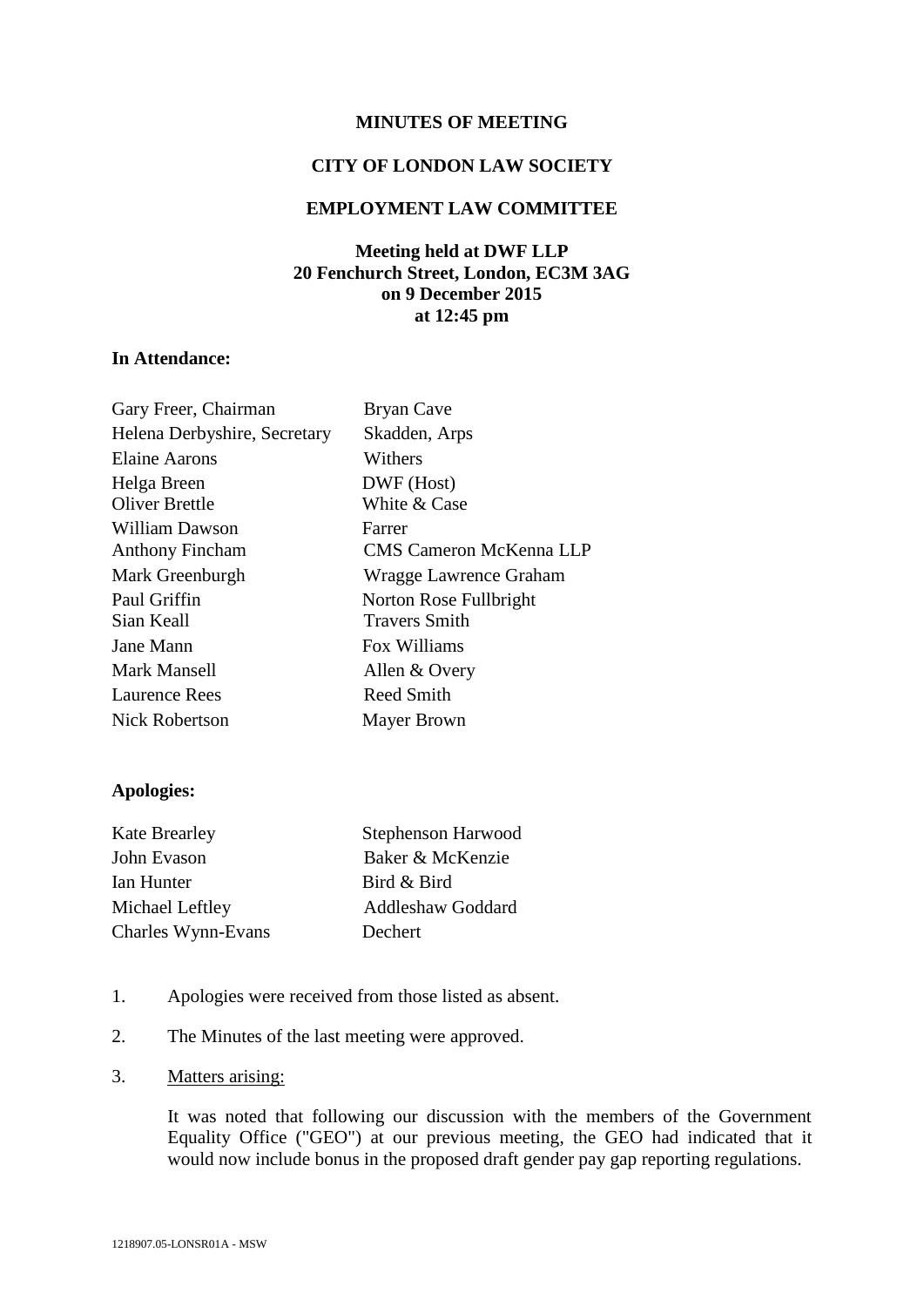### 4. Senior Managers Regime and Regulatory references::

There was further discussion of the senior managers regime and the extent to which employment lawyers would have a role in implementing and advising on the implications of the proposed disclosure and disciplinary requirements.

The FCA and PRA have proposed rules under the senior managers and certification regime to require regulated firms to provide "regulatory references" including, inter alia, information about past disciplinary action. Regulated employers are responsible for assessing the fitness and propriety of their employees and required to seek regulatory references for candidates applying for certain senior management and certification functions

The Committee reviewed notes that it had been provided by the CLLS Regulatory Committee regarding the proposed regime and agreed with its views.

There was some debate about when it was appropriate to write to a regulator (which might be threatened when an employee departed employment). There was a danger that references in the context of a commercial spat could affect an individual's certification and future employment. There was also a concern that once an individual had been reported to the FCA and their misdemeanours are a matter of record (or recorded in a reference) it might be more difficult for other organisations to hire the person concerned without breaching their own obligation to ensure fitness and propriety.

The Committee considered that dishonesty and integrity would be the more appropriate triggers for reporting, and in the Committee's view it would be helpful for the FCA to provide examples of what might be reportable behaviour and how it should be referred to in references.

The issue of data protection was raised and the extent to which prospective employers should check the accuracy of references. There could be a remedy pursuant to data protection laws if a reference was misused in relation to new employees. (Fair processing of personal data extends to verifying information which could entail seeking an explanation of the circumstances of which an employee had previously been reported to the FCA).

There was a concern about reliance on a former employer's view of a candidate's integrity which, if applied incorrectly, could be career changing. The Committee considered the extent of the FCA might intervene to policing references made and how genuine they are: under the new regime the hiring organisation would have to determine the risk in hiring the person concerned and might be inclined to caution.

A member of the Committee recently obtained a Counsel's opinion regarding a remuneration decision that had been publicly reported (in the employer company's annual report there was reference to a director's share awards having been suspended). This raised a question as to whether or not the organisation had taken the correct steps to suspend the award. Although awards had been "suspended" on the company's register, if the employee had later been dismissed could that have been an intervening act capping the employee's damages? Similar issues could arise in relation to references given if, for example, a disciplinary investigation had not been concluded.